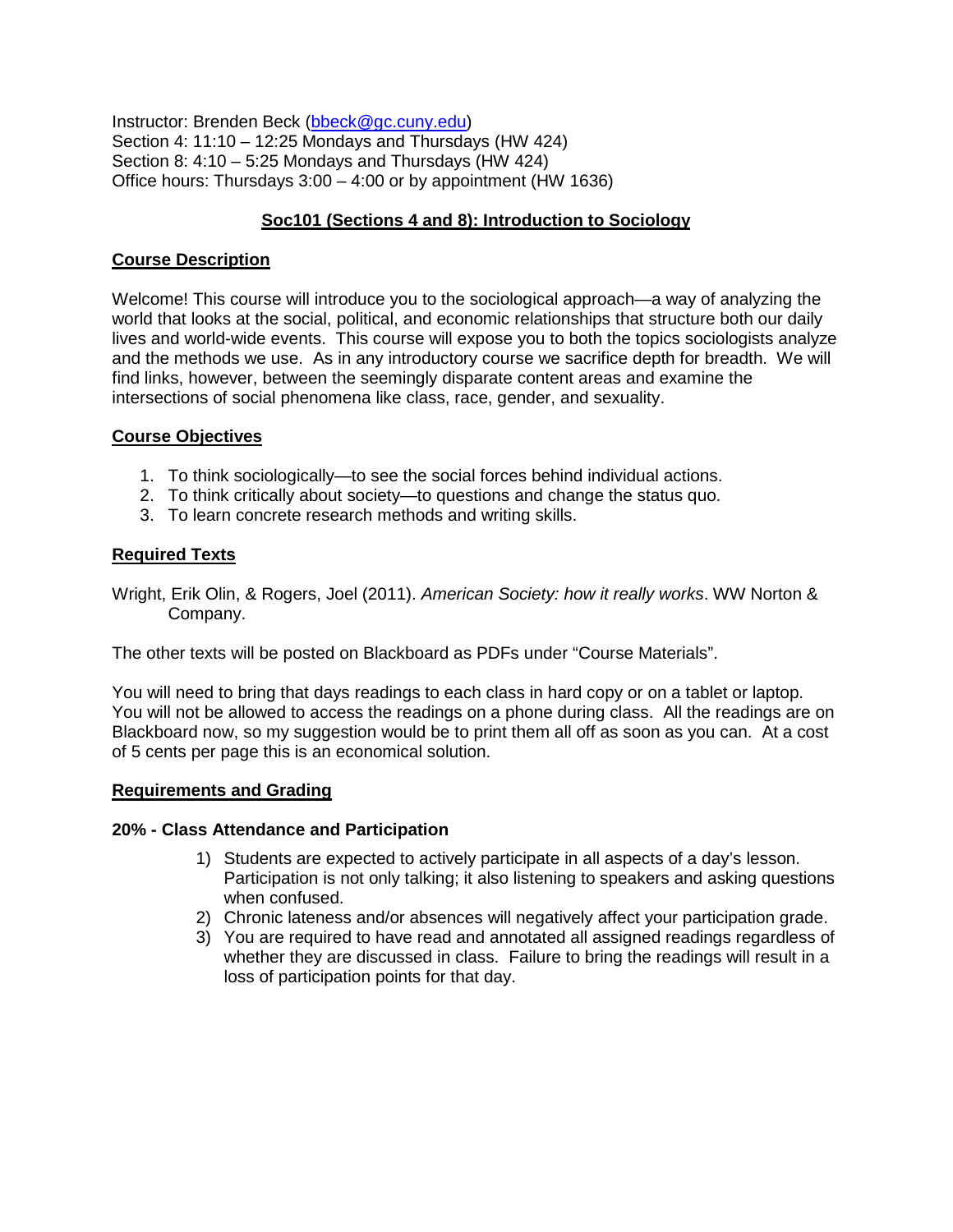#### **20% - Quizzes**

Five to seven times throughout the semester, during the first ten minutes of class, you will complete a short quiz. The quizzes will ask questions about the readings for that day's class. You will be allowed to refer the readings during the quizzes, another good reason to annotate the readings and bring them to class. If you are absent with a legitimate excuse the day of a quiz you can make it up during my office hours in HW 1636 or schedule another make-up time.

### **20% - Midterm Exam**

You will have a take home, essay exam that will cover multiple topics from the readings and classes. You will need to demonstrate both an understanding of the readings and a critical analysis of them in two short essays.

#### **20% - Research paper outline and presentation**

Throughout the semester you will complete two important steps of a research paper: a research question and an annotated bibliography. At the end of the semester you will present your research to the class with a five power point or prezi presentation.

#### **20% - Final Exam**

You will have a take home, essay exam that will cover all the topics covered in class (with emphasis on the second half of the course). There will be two short essays.

#### **Plagiarism**

Plagiarism of any kind will be grounds for failing the course. Review Hunter's academic honesty policies at: [http://www.hunter.cuny.edu/studentaffairs/student-conduct/academic-integrity.](http://www.hunter.cuny.edu/studentaffairs/student-conduct/academic-integrity)

#### **Classroom Participation**

Most of our class sessions will involve discussion. Good discussions require that everyone respect and listen closely to their classmates. Good discussions also require that everyone participate so be sure to "step up and step back". If you have spoken a lot, speak less, and if you haven't contributed recently, add your voice. I will cold call on students so you should be prepared to answer when called on.

You are not allowed to use your cell phone or the internet during class. If a student does use a device for purposes other than note taking, they will lose participation points for the day and no longer be able to use the device in class.

#### **Reading**

You will complete the assigned readings by the day for which they're assigned. I have selected a manageable amount of reading (about 30 pages per class), but completing it will still require considerable butt-in-chair reading time. As with any college course, most of your learning will occur outside the classroom. If you get stuck on or bored with a passage try reading out loud or setting a timer with planned breaks. Turning off the internet and phone is helpful too.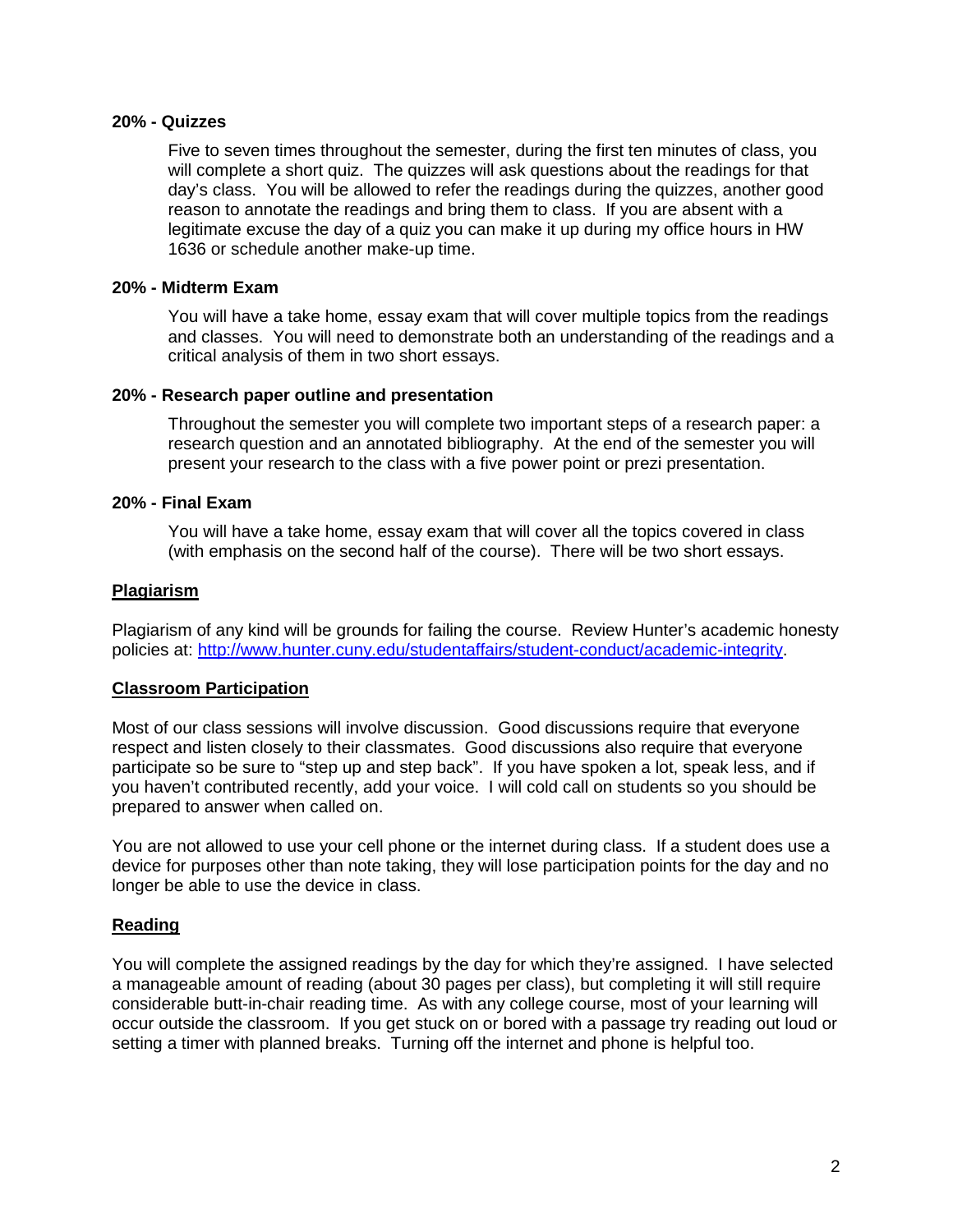Always annotate while you read and come to class with questions and opinions about the reading. The best way to prepare for class and for the exams is to read each text at least twice.

### **Contacting me**

I receive a lot of email and—try though I do—I cannot always respond in a timely way. Before you email me, check the syllabus. Many questions are answered herein. If that doesn't work, email a fellow student. If that is similarly fruitless, email me.

### **Schedule**

### **January 27th – Introduction**

Syllabus, introduction to the class, introduction to the discipline.

## **January 30th – Social Structure**

Wright and Rogers, "What Kind of Society is American Society?" pp 10 – 32 Collins, "The Wealthy Kids Are Alright."

#### **February 3rd – Gender**

Lorber, "Night to His Day" Stephens-Davidowitz, "Google, Tell Me. Is My Son a Genius?" GLAAD, "Trans 101" at: [www.glaad.org/transgender](http://www.glaad.org/transgender)

### **February 6th – Gender and Sexuality**

Wright and Rogers, "Gender Inequality" pp 301 – 333

# **February 10th – Economic Sociology**

Wright and Rogers, "The Capitalist Market: How It Is Supposed To Work" pp 35 – 46 Madrick, "The Digital Revolution that Wasn't"

# **February 13th – Economic Sociology II**

Wright and Rogers, "The Capitalist Market: How It Actually Works" pp 47 – 68 \*\*Research question due via hard copy at the start of class

### **February 24th – Capitalism and the Environment, Transportation, Consumption, and Health Care**

Choose *one* of four Wright and Rogers chapters to read:

Chapter 5: "The Environment" pp 69 – 84 Chapter 6: "Transportation" pp 85 – 102 Chapter 7: "Consumerism" pp 103 – 123 Chapter 8: "Health Care" pp 124 – 152

# **February 27th – Sociology of Culture**

English, "Economy of Prestige" (Excerpt) Kang and Jones, "Why Do People Get Tattoos?"

# **March 3rd – Class and Labor**

Wright and Rogers, "Class" pp 195 – 204 Besen-Cassino, "Cool Stores, Bad Jobs"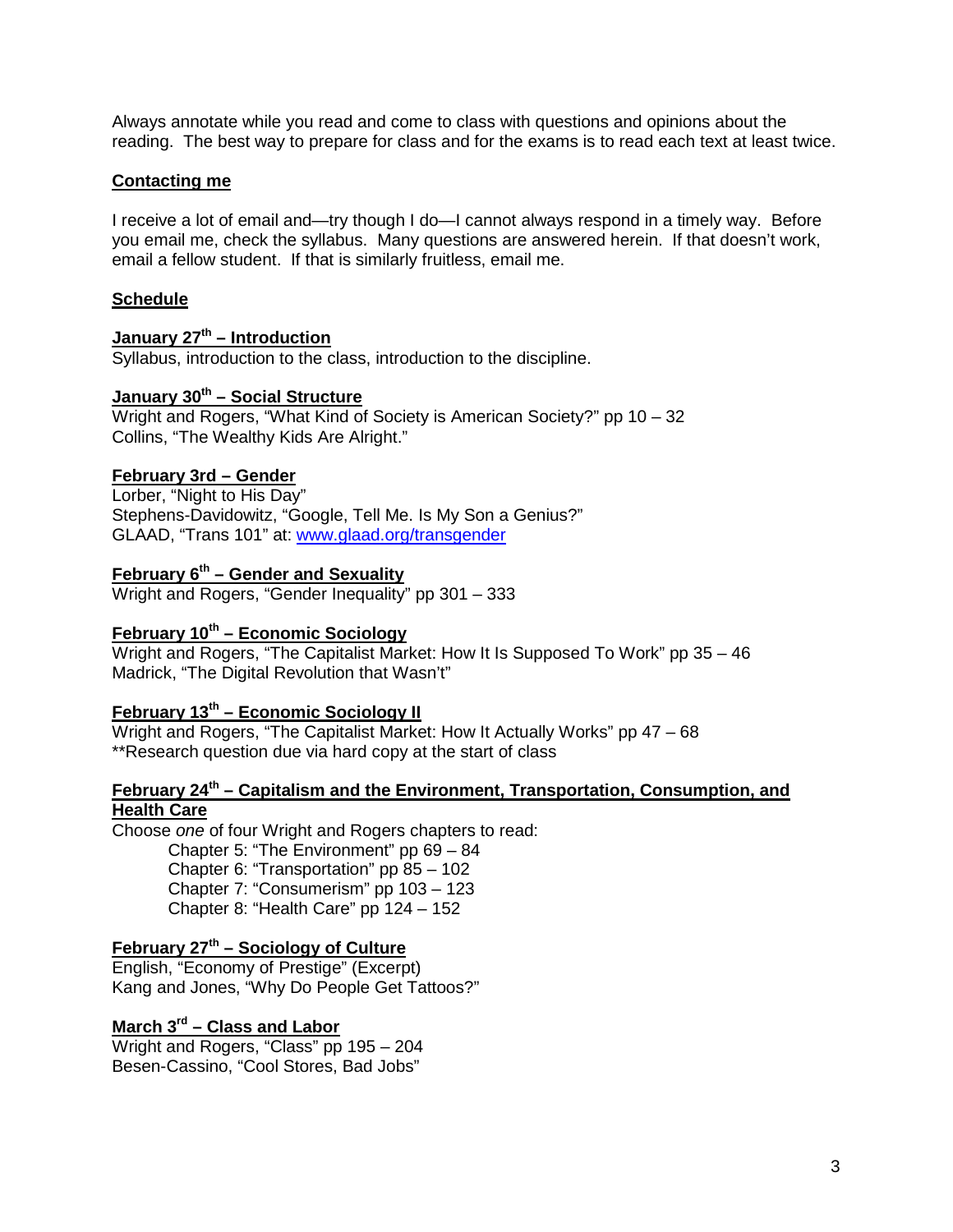# **March 6th – Researching**

ASA Documentation Style Hunter Research Paper Guidelines \*\*Meet in the library's  $7<sup>th</sup>$  floor computer lab\*\*

# **March 10th – Poverty**

Wright and Rogers, "Persistent Poverty and Rising Inequality" pp 205 – 232

### **March 13th – Race and Ethnicity**

Conley, "Race" pp 325 – 350 and 361 – 364 (Note the PDF includes other pages and is in color) \*\*Annotated bibliography due

# **March 17th – Race and Ethnicity**

Wright and Rogers, "Racial Inequality" (Excerpt) pp 263 – 292. Take the Harvard implicit assumptions test on race and at least one other test. At: [https://implicit.harvard.edu/implicit/takeatest.html.](https://implicit.harvard.edu/implicit/takeatest.html)

## **March 20th – Midterm**

\*\*Take-home midterm due by 5:00pm

# **March 24th – Micro sociology**

Goffman, "Presentation of the Self in Everyday Life" Davis, "The Telephone: a Highly Deficient Medium"

# **March 27th – Sociology of Religion**

Conley, Religion pp 611 – 641 (Note PDF includes other pages and is in color) Ali, Behind the Veil

# **March 31st – Crime and Social Control – Guest Professor Bronwyn Dobchuk-Land**

Christie, "The Oversocialization of Criminologists"

# **April 3rd – Crime and Social Control – Guest Professor Bronwyn Dobchuk-Land**

Muncie, "The Construction and Deconstruction of Crime" Young, "The Legacy of C. Wright Mills"

### **April 7th – Crime and Social Control – Guest Professor Bronwyn Dobchuk-Land**

# **April 10th – Urban Sociology**

Katz, "Why Don't U.S. Cities Burn?" New York Times, "Mapping America: Racial Ethnic Distribution" At: <http://projects.nytimes.com/census/2010/explorer>

# **April 24th – Urban Sociology**

Kornblum, "Working the Deuce" The New York Times, "The Rebirth of 42<sup>nd</sup> Street" at: <http://www.nytimes.com/interactive/2010/12/03/nyregion/42nd-street-then-now.html> New Yorker, "Inequality and New York's Subway" at: <http://www.newyorker.com/sandbox/business/subway.html>